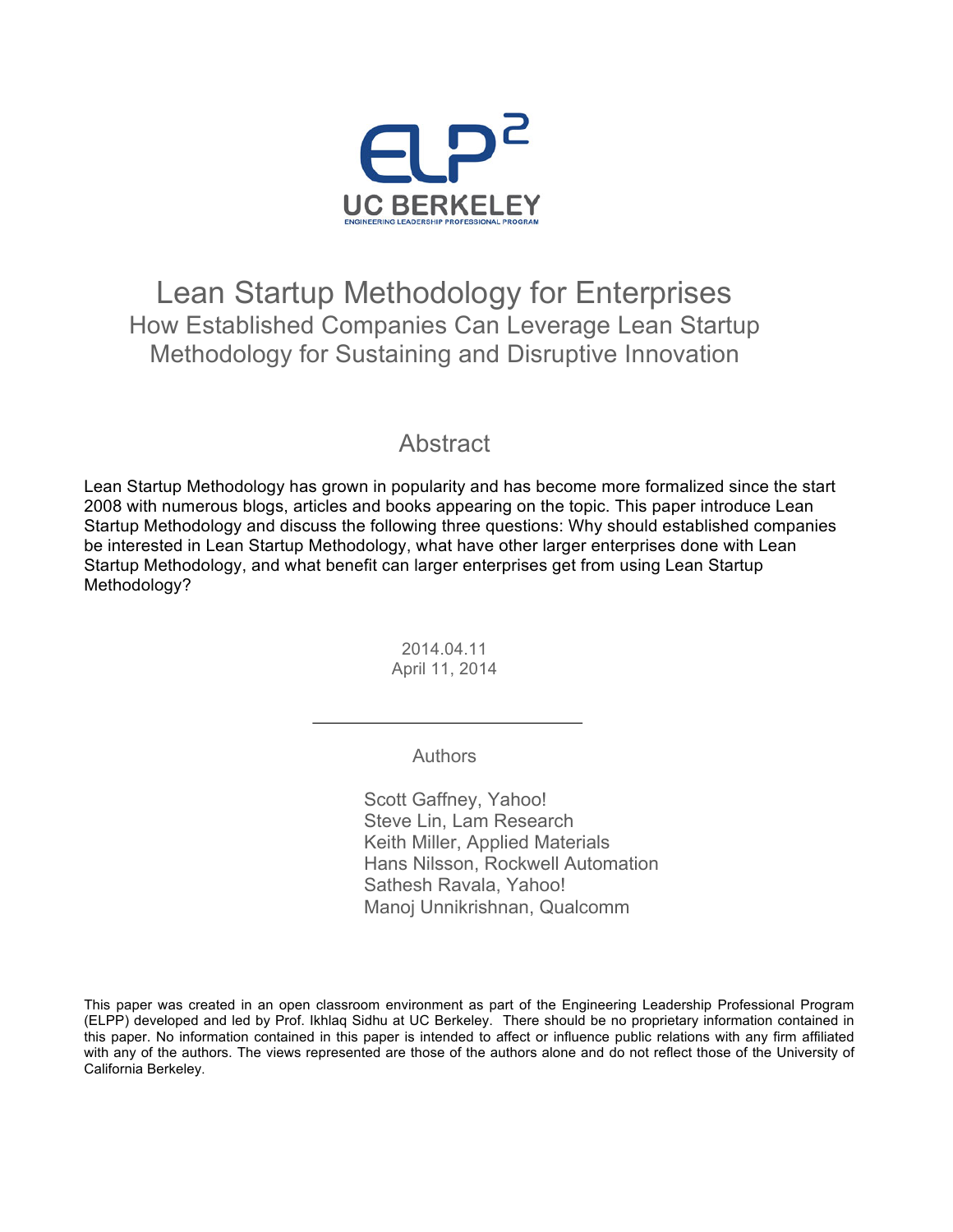#### **Table of Contents**

## 1. Introduction

Lean Startup Methodology has grown in popularity and become more formalized since Eric Ries started his blog on "startup lessons learned" in 2008, with numerous other blogs, articles and books published since then on the topic. This paper seeks to answer the following questions

- (1) Why should established companies be interested in Lean Startup Methodology?
- (2) What have established companies been doing with Lean Startup Methodology?
- (3) How can enterprises get the most benefit from Lean Startup Methodology?

The underlying principle that drives the lean methodology is to improve efficiency. In a startup, efficiency means knowing exactly what your customers will want, how much they will pay and exactly what the product will look like. Without knowing these things, time and money will be wasted following the wrong track. Established businesses already know these answers about their core business. In areas of high certainty, existing business processes have been optimized to be efficient at answering these questions. However, the greater the uncertainty, the greater the chance that traditional business processes fail. In these cases, established business has a great deal in common with a startup.

During times of uncertainty, there is greater chance for inflection and disruption. If the established business misses an inflection or disruption or someone else better manages the transition, failure is more likely for the enterprise. The key idea is that the more disruptive a new idea or change, the more traditional management tools can fail, and the more useful are the tools of a startup. Are times uncertain? Should enterprises worry? Yes they should. There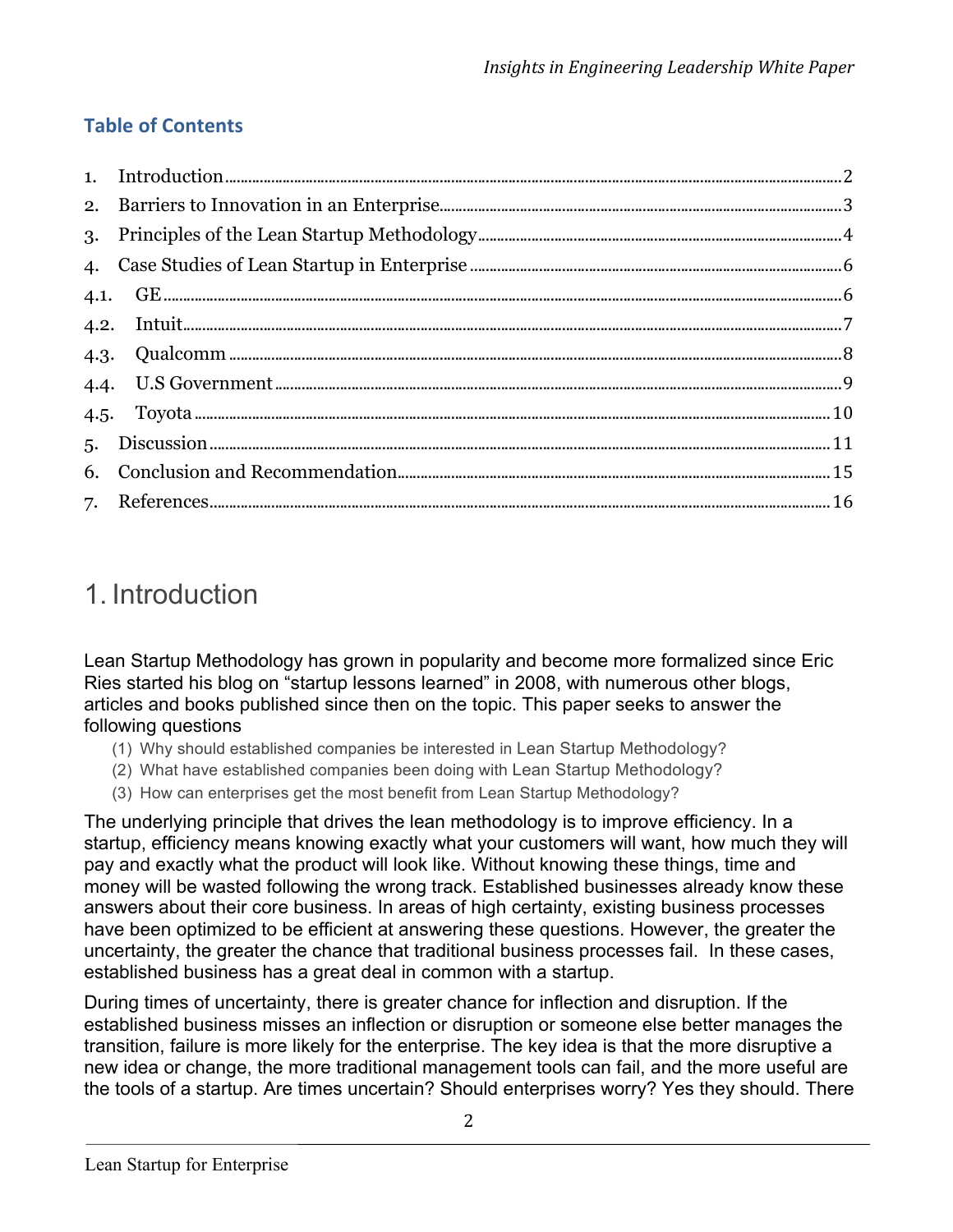

are many indicators that point to increasing difficulty for incumbents. One example is the average lifetime of S&P 500 companies that is steadily decreasing.

Assuming that innovation is critical for today's incumbents, in the next section we discuss the barriers to innovation for today's enterprises. We then define the concepts and terms used in Lean Startup Methodology and discuss some use case studies that show where established large companies are adopting lean startup ideas.

In the discussion section, we analyze the case studies in the context of lean startup and close the paper by summarizing what it takes for the LSM to succeed within an enterprise.

# 2.Barriers to Innovation in an Enterprise

The goal of unlocking innovation within an enterprise is not new. When the innovation simply extends existing successful products or business models in an enterprise, it can be effectively managed within the existing processes and procedures of the enterprise itself. Many of the most successful enterprises are highly skilled at this innovation, and they have set up extensive Research & Development divisions that harness these skills. However, it is more difficult when the innovation is not aligned with the existing products or business models. In this case, the business usually does not have any processes in place to nurture and develop such innovation, and in fact, the enterprise is stubbornly efficient at killing the  $innovation<sup>1</sup>$  completely before it has time even to be fully invented.

It is this latter case that has troubled enterprises since the first time an entrenched company was put out of business by a new idea. In *The Innovator's Solution<sup>2</sup>* , Clay Christensen writes, "Enterprises need to innovate or perish at the face of the disruptive innovation which creates new markets by offering features to current non-customers, or offer more convenience and lower prices to existing customers at alternate segments of the market." It is this disruptive innovation that can lead to the downfall of existing businesses as well as the markets themselves, as in the case of Kodak not successfully making the transition to digital cameras.

It is not easy for enterprises to alter their innovation focus. In *Innovate or Perish*<sup>3</sup>, Edward Kahn writes, "Barriers to creative innovation arises from management, process and cultural issues within the enterprise. Lack of management support, excessive bureaucracy and rationalization, and lack of coaching of the innovation teams hinder innovation within a typical enterprise. Lack of resources and time allocation; lack of tools, criteria and metrics; and lack of an enterprise wide innovation program hinder innovation from a process perspective. Fear of failure, intolerance to out-of-box thinkers and lack of appropriate awards and recognition that value disruptive thinking are often not part of enterprise cultures."

In *The Lean Enterprise<sup>4</sup>* , Owens & Fernandez state, "In our view, the word intrapreneur is an oxymoron. The roles of employee and entrepreneur are mutually incompatible. Executives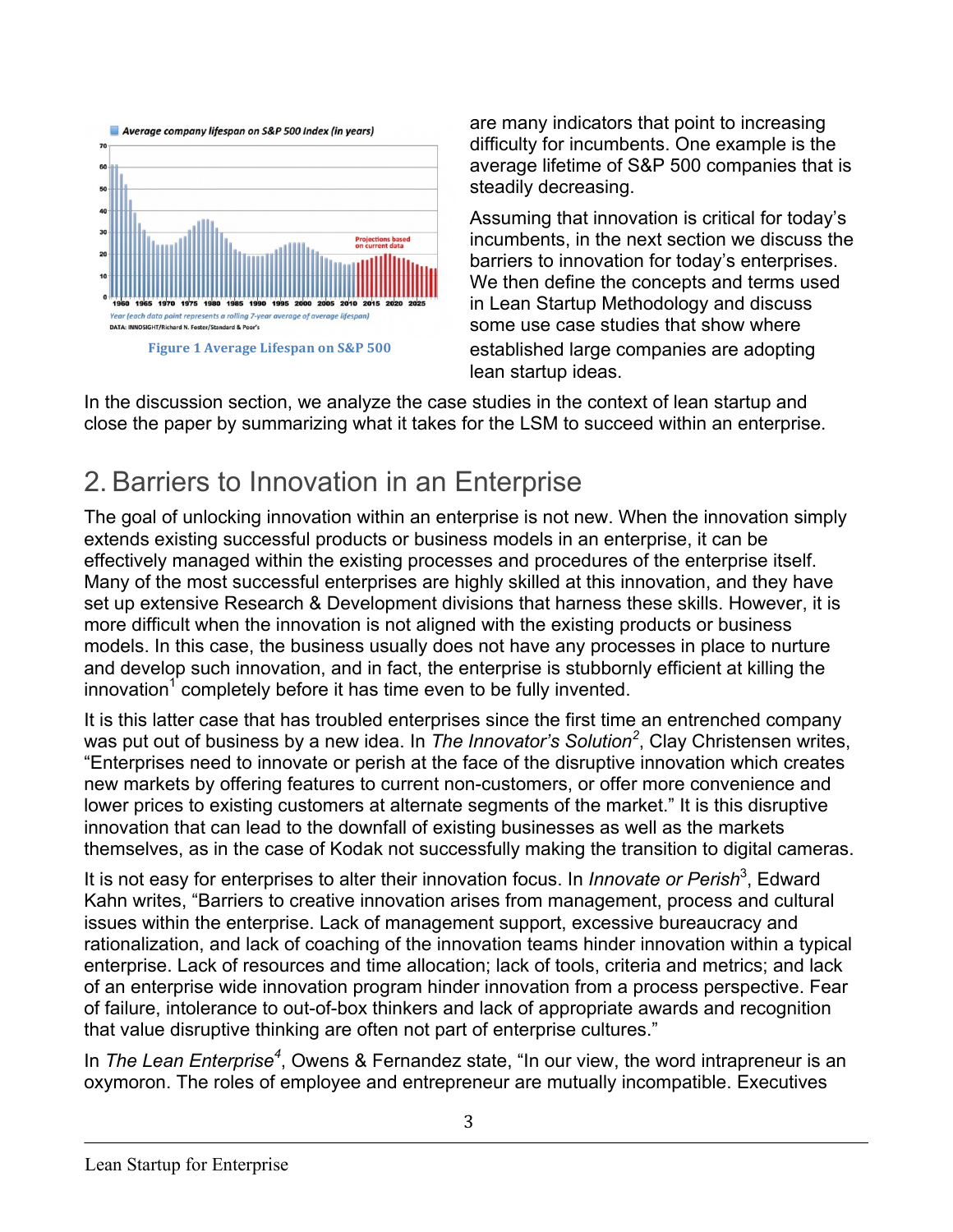who expect salaried workers transplanted into an innovation department to come up with great ideas, invest the company's capital in them, and shepherd them to market success are fooling themselves." Creating a new innovation department that is supposed to innovate along directions opposite to the current enterprise value model is difficult. Startups, on the other hand, have innovation and disruption in their DNA.

# 3.Principles of the Lean Startup Methodology

A *startup* is a temporary organization meant to implement a new and repeatable business model in conditions of extreme uncertainty. A *lean startup* efficiently searches for a valuable business model by iteratively validating hypotheses against real users, while committing the least amount of resources at all stages.

The Lean Startup Methodology was conceived by Eric Ries and is defined as:

- (1) Entrepreneurs are everywhere
- (2) Entrepreneurship is management
- (3) Validated learning
- (4) Innovation accounting
- (5) Build-measure-learn

The first two points show the growing understanding that entrepreneurs can exist everywhere and that it is possible to train people/organizations how to take advantage of this fact. This is imperative to understand for the enterprise. If this is accepted, there needs to be a complement to the classic R&D process, and good companies will have internal forces that can be utilized in the search for innovation.

The third point indicates that the startup should be in search mode instead of execution mode. The search may be for the product, the channel, or the customer. Point three also means to search as quickly and efficiently as possible. Ash Maurya<sup>5</sup> uses a *Lean Canvas Model* based on the Business Model Canvas<sup>6</sup>. The intent of the lean canvas is to spell out assumptions about the product and the market and identify the *Unique Value Proposition* (UVP) offered by the startup. This search has also been expressed by Eric Ries<sup>7</sup> and his *Build-Measure-Learn* cycle and by Steve Blank's<sup>8</sup> "get out of the building" approach to customer discovery. At each cycle of validated learning, the startup should "pivot or persevere" to minimize time wasted on a faulty approach.



**Figure 2 Build-Measure-Learn Cycle**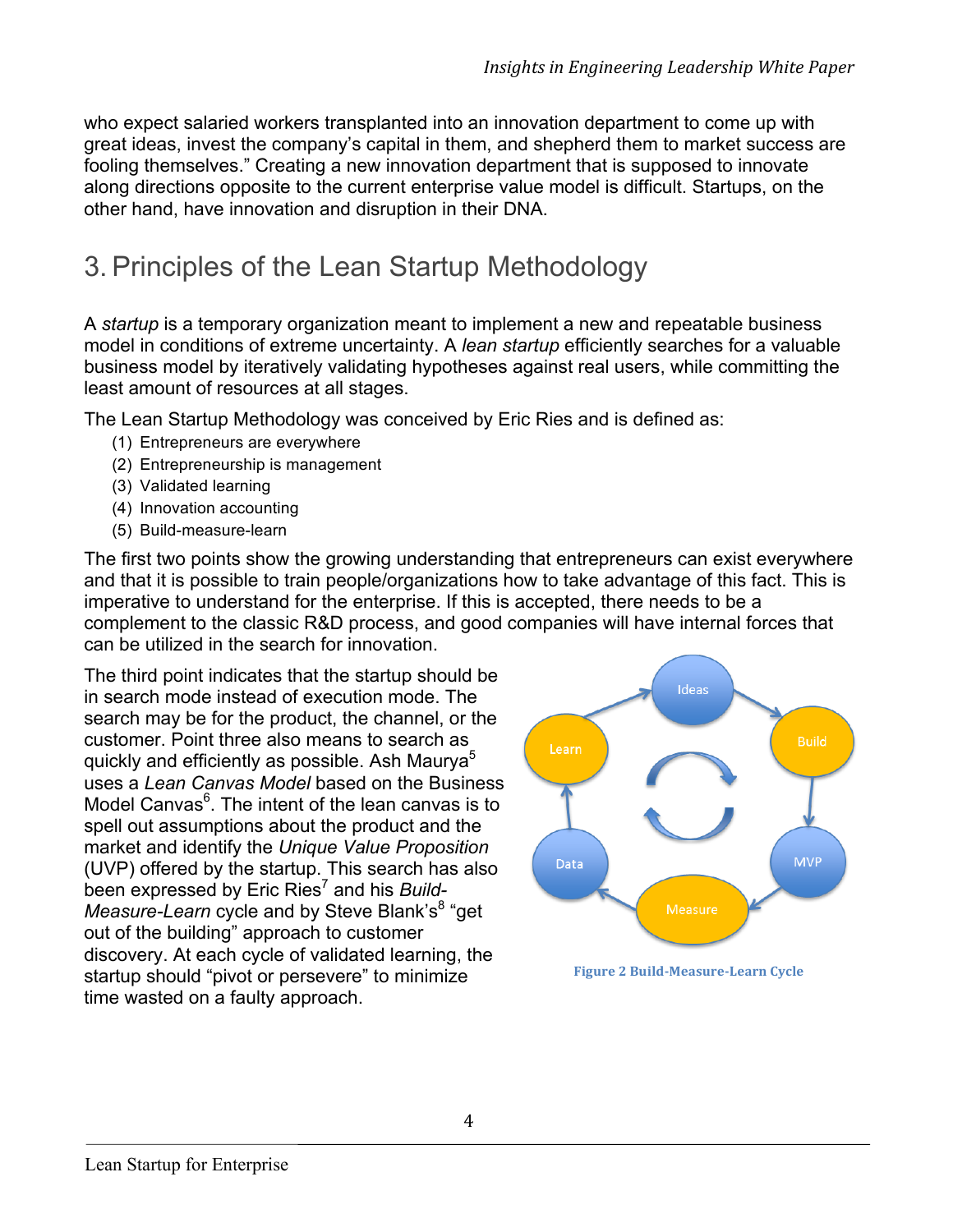A key idea of this third point is the *minimum viable product* (MVP). This is the minimal feature set necessary to validate an assumption about the product, market, or customer. The MVP can be used in A/B split testing to make path finding decisions.

Fourth on the list is good, actionable metrics that needs to capture the results of the testing and that can be used to understand how the learning is progressing. These metrics are often called innovation accounting. One example is Dave McClure's Five Pirate Metrics<sup>9</sup> (AARRR). He suggests tracking customer progression through each of five stages: *Acquisition, Activation, Retention, Referral, and Revenue*. It is also suggested to use a ratio or comparative metric to prevent "vanity" metrics which all go "up and to the right". Some, like Alistair Croll<sup>10</sup>, have suggested that at any stage, the whole startup should be driving towards a single metric which answers the key question for that stage, called the *One Metric That Matters* (OMTM). Steve Blank has been using a formulation to define these stages, called the *Investment Readiness Level* (IRL). He defines nine levels which communicate how well the startup has established its business canvas and validated its market assumptions, MVP and UVP.

We can summarize the differences between the "normal" enterprise and the lean startup in the following table.

| <b>Organizational Area</b>  | <b>Traditional</b>      | <b>Lean Startup</b> |
|-----------------------------|-------------------------|---------------------|
| <b>Goal / Business Plan</b> | Execution               | <b>Discovery</b>    |
| <b>Model</b>                | <b>Biz Model Canvas</b> | Lean Canvas         |
| <b>Testing Focus</b>        | Internal                | External            |
| <b>Product</b>              | Full product launch     | Test (MVP)          |
| <b>Metrics</b>              | Corp acct               | Innovation (OMTM)   |
| <b>Strategy</b>             | <b>Red Ocean</b>        | <b>Blue Ocean</b>   |
| <b>Process</b>              | Schedule / Quality      | Learning            |

#### **Table 1: Summary of differences between normal enterprise and Lean Startup**

With the basic tenets of lean startup defined, numerous lean methodology subfields are still emerging. These include detailed treatises on lean analytics<sup>1010</sup>, lean user experience (UX)<sup>11,12</sup>, lean customer development<sup>13</sup>, lean enterprise<sup>14</sup> and lean branding<sup>15</sup>. There are also numerous workshops and business school programs teaching lean methodology<sup>16</sup>.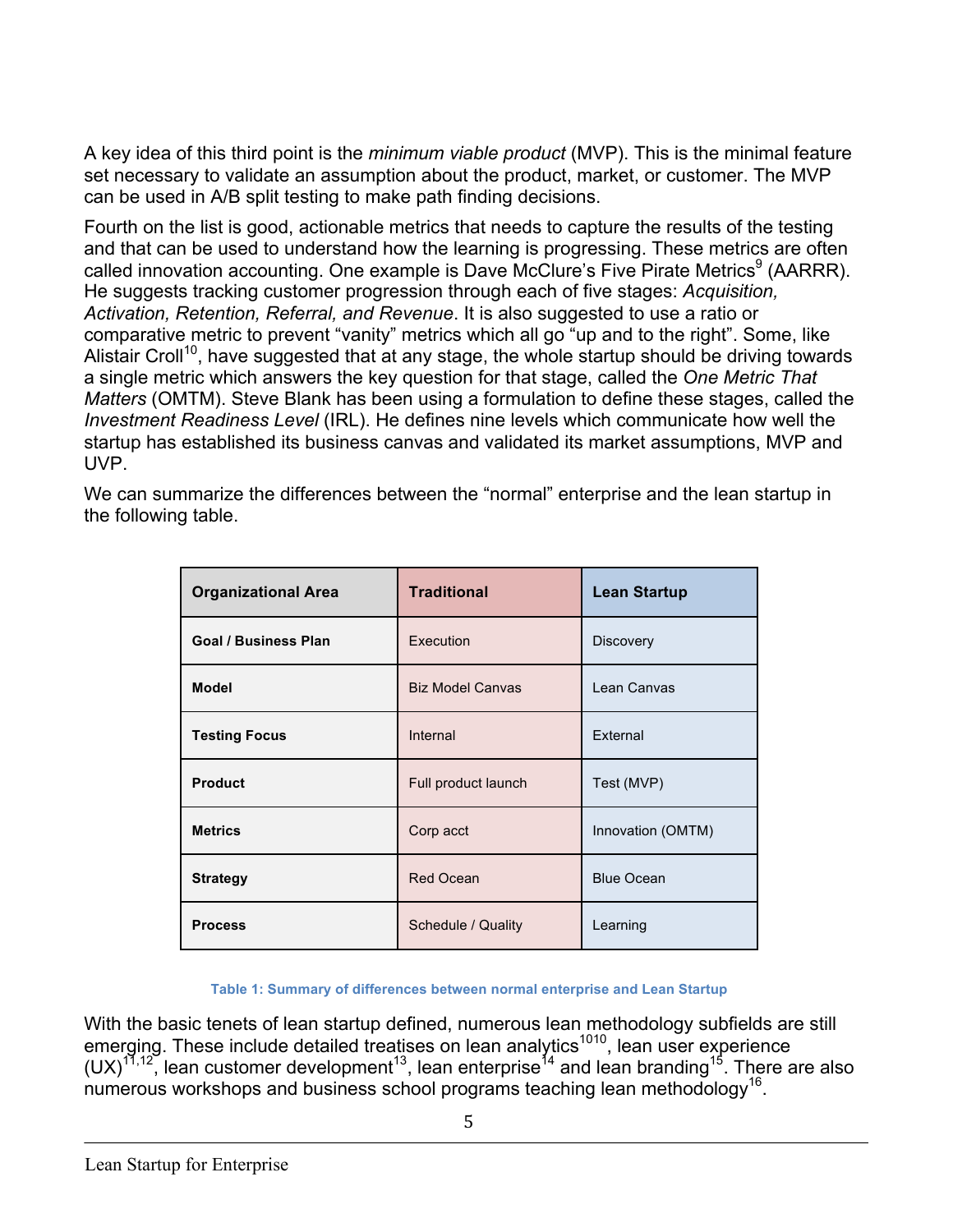# 4. Case Studies of Lean Startup in Enterprise

Even though lean startup is fairly new, especially within the enterprise sector, there are some use cases that can be valuable in creating context to the method. Each case is different in its execution and also point to different parts of lean startup.

## 4.1. GE

General Electric has begun to embrace Lean Startup Methodology. At the Lean Startup Conference in San Francisco 2013<sup>17</sup>, a team of GE employees explained that they have been working with Eric Ries to create something called the FastWorks program.

As this has grown, the FastWorks program has become an important part of GE's strategy, as can be seen in the GE 2013 Annual Report<sup>18</sup>: "FastWorks—a set of tools and processes to develop new products quickly, achieve better outcomes for our customers, and drive quality and competitive advantage". More details can be found in the 2013-the-year-in-review report<sup>19</sup> that writes:

"In the first year, Ries trained 80 coaches exclusively dedicated to FastWorks. Together they exposed almost 1,000 GE executives to Lean Startup principles. GE also launched 100 FastWorks projects in US, Europe, China, Russia and Latin America. They range from building disruptive healthcare solutions to designing new gas turbines. GE plans to expand the program to 5,000 executives and launch hundreds of new projects next year. "GE is an ideal laboratory for applying lean practices because of its scale," Ries says. "This is undoubtedly the largest deployment of Lean Startup ideas in the world."

Lean startup groups were even formed in parts of the company that were not consumer facing, like accounting, HR, and IT (which facilitates some of the process changes that needed to be put in place to manage the FastWorks Projects).

Some more facts of their results and experiences were shared at the 2013 Lean Startup Conference. For example, GE launched a home appliance project using Lean Startup Methodology and up to the conference they had used more than 10 MVPs (real functional hardware products), at two test sites (A/B testing) to find out what customers thought. Further, GE has also investigated what an MVP is to jet engine development and hospital equipment development. In both these cases, it is hard to build real-to-life test versions of the products that customer can use. But as stated in the conference, if the MVP is used in the health sector to test market viability first (MVP then becomes a Market Validated Product), then V model development with FDA validation is aiming at the right target.

In an investor presentation<sup>20</sup>, J.R. Immelt (CEO of GE) further explained how the FastWorks program contributes to GE. To enhance GE's competitiveness, FastWorks makes GE more Process driven/IT, better at Test + learn and it enhance product cost and margins. This leads to lower product cost, more NPI/R&D spending and better inventory turns. Mr Immelt continued by saying,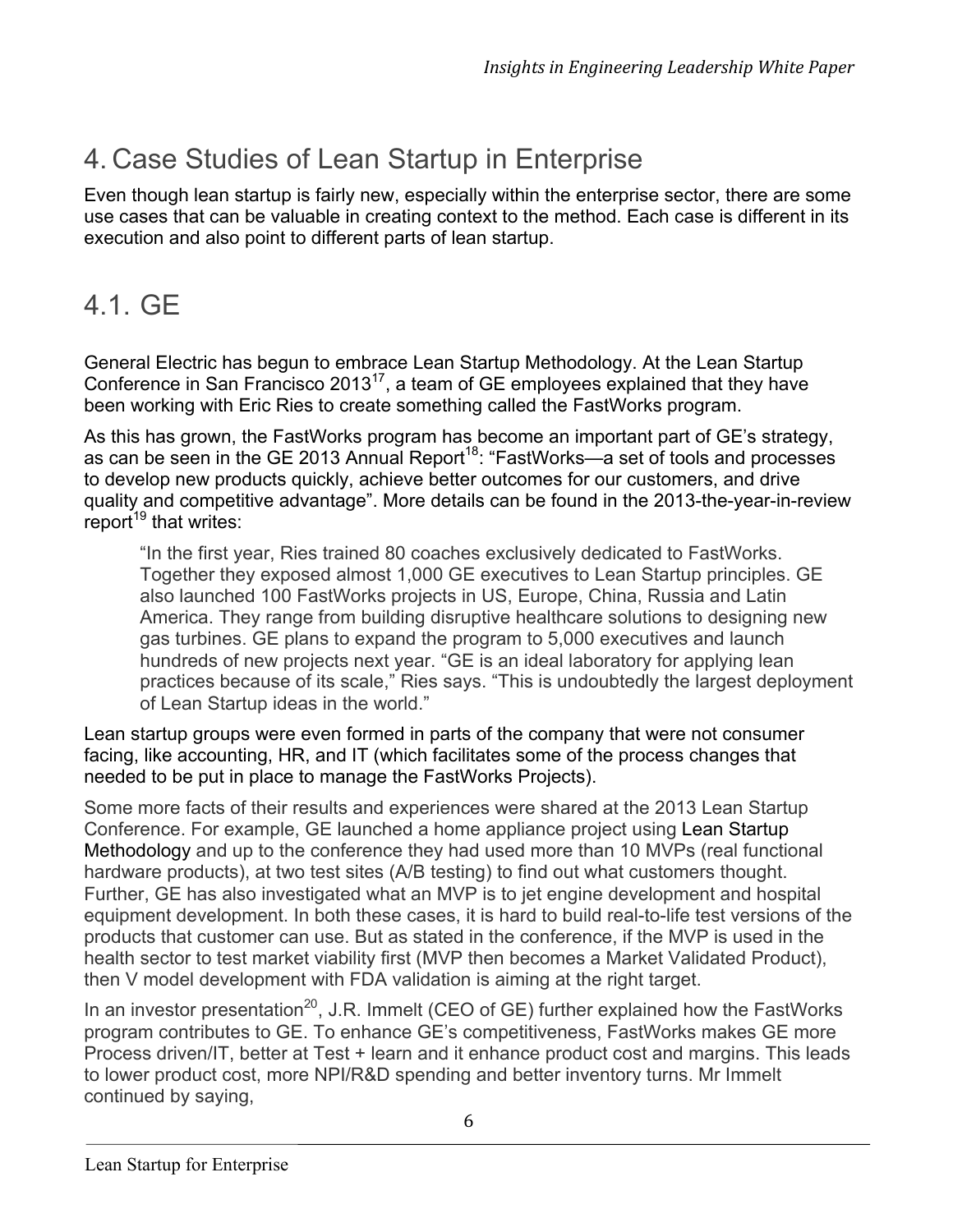"And I've got to tell you, the speed -- one of the biggest benefits with that processing, the speed with which it comes, is that you get to know faster, too. So you're not two-thirds through a multi-year product where you've invested \$100 million, \$150 million, and the team's version of success is completion, when we ought to be moving on to the next idea. So I think this is a really big deal."

### 4.2. Intuit

With revenue of 4.3 billion in 2013, and with products like Turbotax, Quicken and Quickbooks, Intuit co-founder Scott Cook believes that established companies need to adopt a lean model to innovation even more than start-ups do<sup>21</sup>. Scott believes that the ability to innovate repeatedly and reliably must be carefully woven into the fabric of an organization. Intuit has set in place an innovation culture that encourages every employee to innovate and gives them the tools and resources to be successful. They include employee unstructured time, innovation catalyst mentors, innovation awards, lean start-in events and horizontal planning.

As part of *unstructured time*, Intuit employees can spend up to 10% of their time on projects they're passionate about. If employees prefer, they can aggregate their unstructured Time into contiguous blocks. Regular project planning assumes the 10% use of unstructured Time across all employees<sup>22</sup>. Since its launch in 2008, the success in using unstructured time towards innovation has generated multiple products like SnapTax**,** GoPayment**,** and ViewMyPaycheck**.** As was described by the Intuit software product manager Carol Howe, Snaptax was created in 2009 as a document capture tool for Turbotax Online<sup>23</sup>. Based on customer feedback, they experimented with changing the scope of this product to be able to fill the tax data automatically for the basic customer filing returns in California with no home, no kids and no investments; this was their MVP. The resounding customer feedback with over 350,000 downloads in the first 3 weeks resulted in a new product line for Intuit. The success of Snaptax was attributed to a process deliberately facilitated by Intuit's management where they created an "island of freedom" for the innovation team within Intuit.

The *innovation catalyst mentors* are a group within Intuit who are experts in Design for Delight (D4D); where the role of design in innovation is stressed through design challenge, creating prototypes, getting feedback, iterating, and refining. This effort was started within Intuit to galvanize the customers based on the NPS (Net Promoter Score – a customer feedback system based on likelihood of recommending this product to friends) $^{24}$ . More than 8 million dollars are allocated in the budget for a fiscal year towards *innovation awards* within Intuit $^{25}$ .

Horizon Planning is a key set of principles Intuit employs to balance their short- and longterm investments<sup>26</sup>. H1 offerings (Current revenue products - Turbotax and Quickbooks) aspire to deliver shareholder results while continuing to innovate and create efficiencies that are reinvested to accelerate customer and revenue. H2 offerings (emerging offerings - Intuit Online Payroll and Gopayment) aspire to deliver market results. H3 offerings (potential new business incubated in Intuit labs) aspire to deliver "love metrics". Love metrics include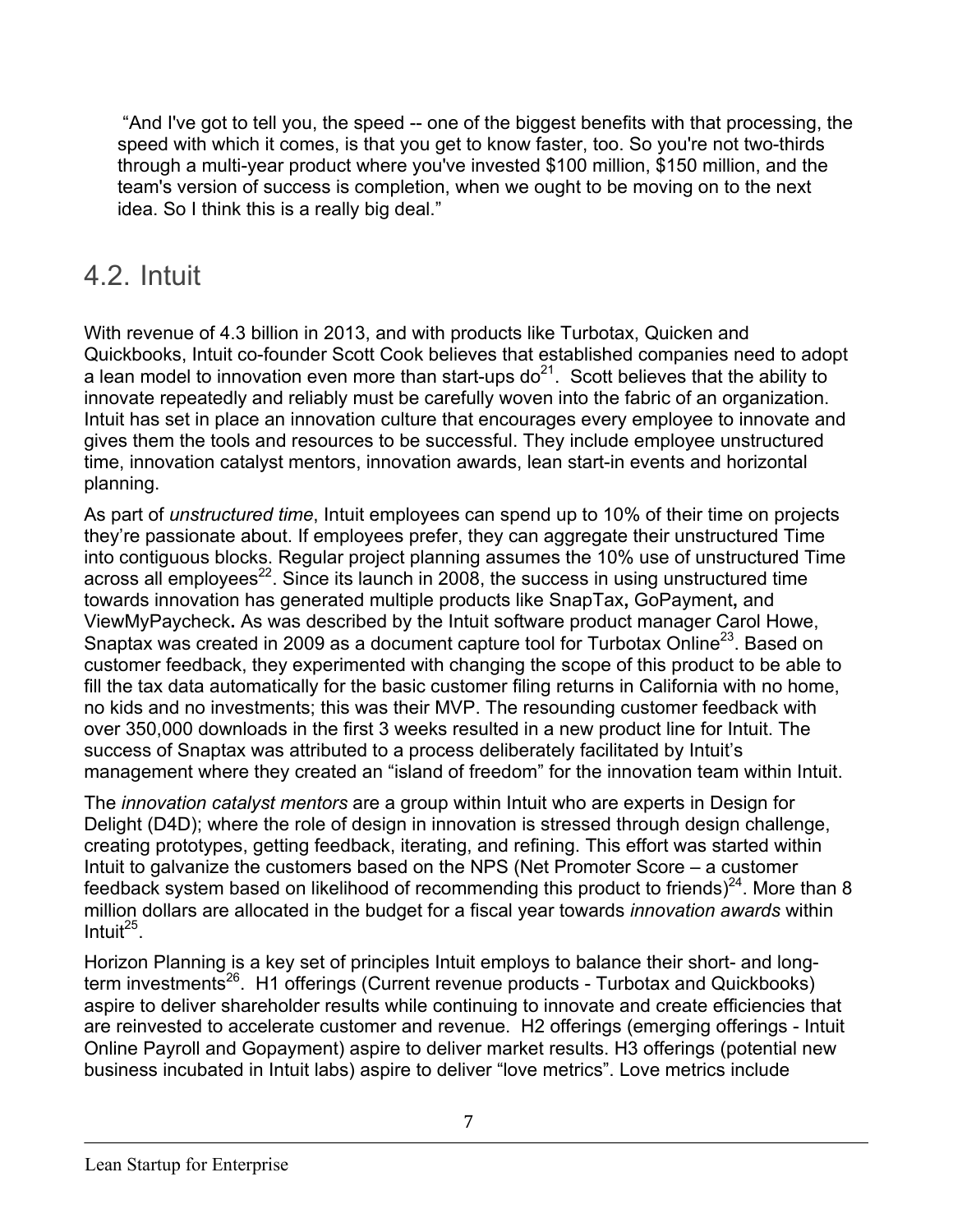delivering measurable customer benefits, gaining active use and positive word-of-mouth (typically a high NPS or Net Promoter Score27**)**.

Scott Cook stresses the leader's role in enabling lean startup within an enterprise<sup>23</sup>. Barath Kadoba, VP business development for Intuit India, describes how his team responded to the grand challenge of creating a business that improves the financial life of all Indians<sup>23</sup>. He recalls that he was funded with three engineers to create a business for 1.2 billion people, but had complete independence in decision making. They focused on the farmers of India and developed a mobile platform to deliver agricultural market price information. The experiment took 4 years, and more than 20 lean experiments; initially with the 3 engineers manually texting the market information to these farmers for customer validation. The outcome was a tool called Fasal that was a resounding success within Intuit product portfolio.

Mr. Cook firmly believes that Lean innovation is mandatory for achieving Intuit's vision of "changing lives so profoundly that people can't imagine going back to the old way." $^{23}$ 

#### 4.3. Qualcomm

As noted on Steve Blank's blog<sup>28</sup> by Ricardo Dos Santos (who pioneered the Qualcomm Venture Fest (QVF) program), Qualcomm launched a company-wide innovation program called QVF in 2006. QVF had the following stated goals: (1) Drive innovation itself (discover new business opportunities), (2) Foster development of innovation leaders and promote innovation as a shared-responsibility throughout the company culture, and (3) Learn as a company about potential new management practices that rely less on formal and/or classic structures.

Mr. Santos recounts that Paul Jacobs, the then CEO of Qualcomm required that the new program be open to each and every employee and that ideas were to be implemented by existing teams in the company. Furthermore, he wanted to ensure that the most innovative ideas were presented to the top-level executives consistently. The overall program consisted of one single innovation phase gated on each end by a selection process. The first selection process identified ten or so proposals (from among hundreds) that should go forward. The innovation phase was a three-month-long part-time boot camp in which selected teams were trained in entrepreneurial skills and were encouraged to explore, prototype, and discover how to make their ideas work. The second selection process awarded funding to the top teams. They were then required to behave like actual startup businesses within existing business units. This program had executive sponsorship from CEO, Paul Jacobs; since it brought novel and thought provoking ideas to his executive team's attention. The program steadily generated healthy interest from Qualcomm employees with over 500 proposals after a few years. Several ideas were fully or partially implemented with a few breakthrough successes, and hundreds of related patents were filed.

Ricardo Dos Santos recounts in Steve Blank's blog<sup>28</sup> that irrespective of the successes of QVF, it had a few challenges. One of the challenges was that there was no program support for these new ideas after boot camp. Thus, if there was no business unit into which an idea naturally fit, the teams did not understand how they were supposed to continue driving their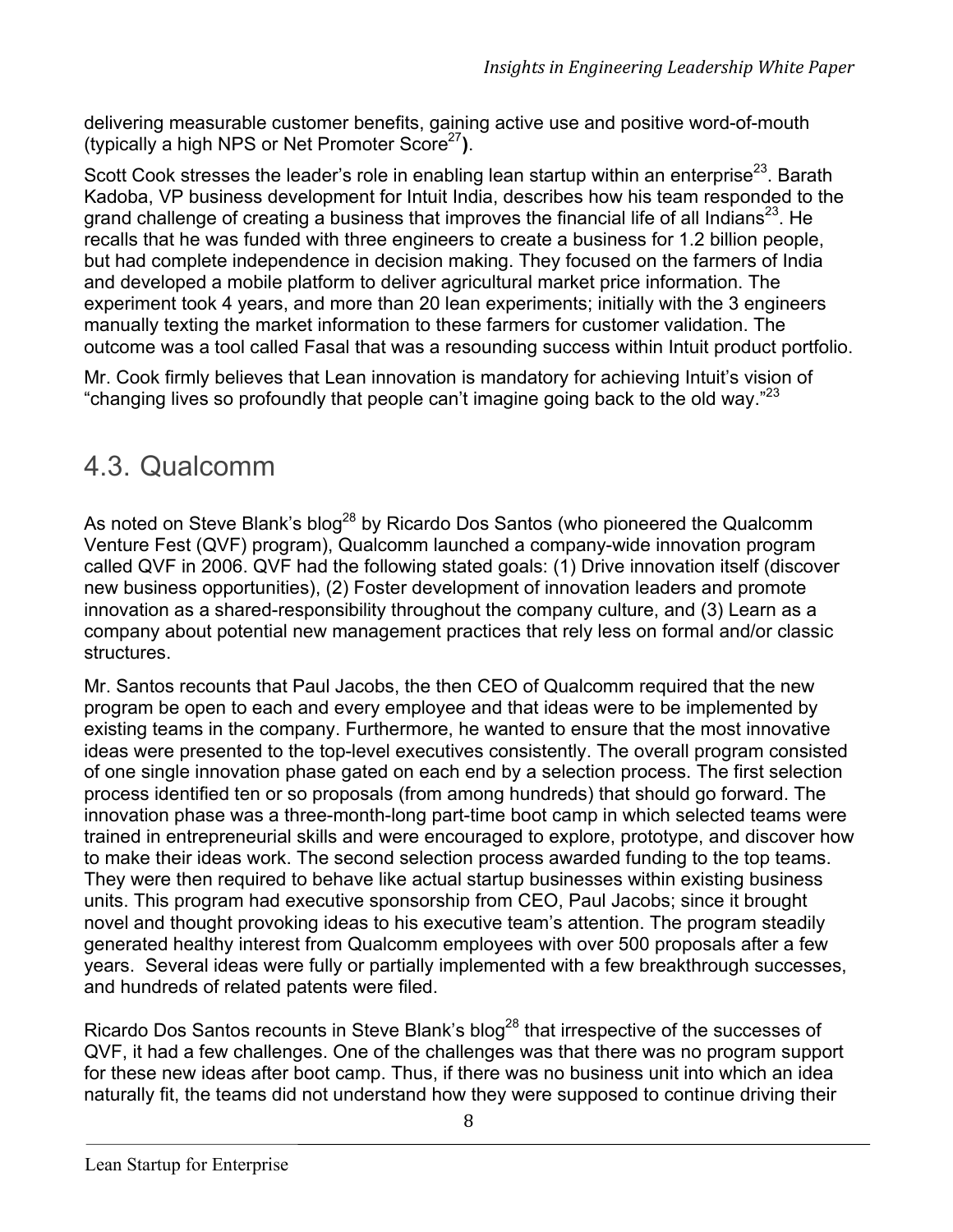ideas. This eliminated the most innovative and disruptive ideas from ever coming to fruition. Another challenge was that the program clashed with the existing well-proven R&D process that had been driving innovation in the existing wireless business for some time. This was because either the corresponding markets for the new ideas were outside of the existing R&D market expertise, or because the technology was still very hypothetical, risky, and received little attention.

One recommendation from Dos Santos was to provide a more formal proof-of-concept center that would help validate all of the key assumptions early on. One of the more interesting features of the program is that it encouraged the teams to effectively perform what is now referred to as customer discovery as part of the innovation phase in an iterative fashion with very limited resources. This correlates directly to the methodologies of a lean startup.

The learnings from QVF (retired after 5 years) seem to have been incorporated in the ImpaQt program that Qualcomm launched in 2012<sup>29</sup>. Narvina Singh, who heads the impacQt program describes that the goal of the program is to encourage cross-divisional and crossfunctional collaboration at Qualcomm, to spark new ideas, and to inspire innovation in areas of strategic interest to Qualcomm. With a focus on technology and business innovations, where ideas are evaluated by experts & feedback is provided to foster new ideas by connecting innovators with the domain experts in the company , ImpaQt also makes available micro funding (seed funding) to build the proof of concept prototypes before scaling the ideas to new business units or products within Qualcomm.

# 4.4. U.S Government

In July 2010, when the CFPB (Consumer Financial Protection Bureau) was created by the President to protect American citizens from predatory lending by financial services companies; Mr. Obama recognized the opportunity to add the innovative approaches of lean startup in to the biggest enterprise, the US government<sup>30</sup>. President Obama tasked the then CTO of United States, Mr. Aneesh Chopra with this effort. Mr. Chopra touched base with Eric Ries and examined how lean startup principles could be applied and technology could be used to make the agency more efficient and cost-effective.

Chopra and Ries thought the CFPB might be the right place to demonstrate the merits of a lean startup approach by government, if they could establish a clearly defined problem, recruit a small, nimble team of innovators to design an innovative product, and then rapidly learn from public feedback.

One of the first projects where the lean startup principles were used within CFPB was the project around combining the Truth in Lending form and the Good Faith Estimate. The hypothesis was this would help the consumers and lenders alike, as it removed ambiguity in the loan owed. Applying lean startup principles, the team developed a website called "Know Before You Owe". The website launched in May 2011 with two draft designs (MVP) accessible online. The public was then called upon to experiment with the site and provide

9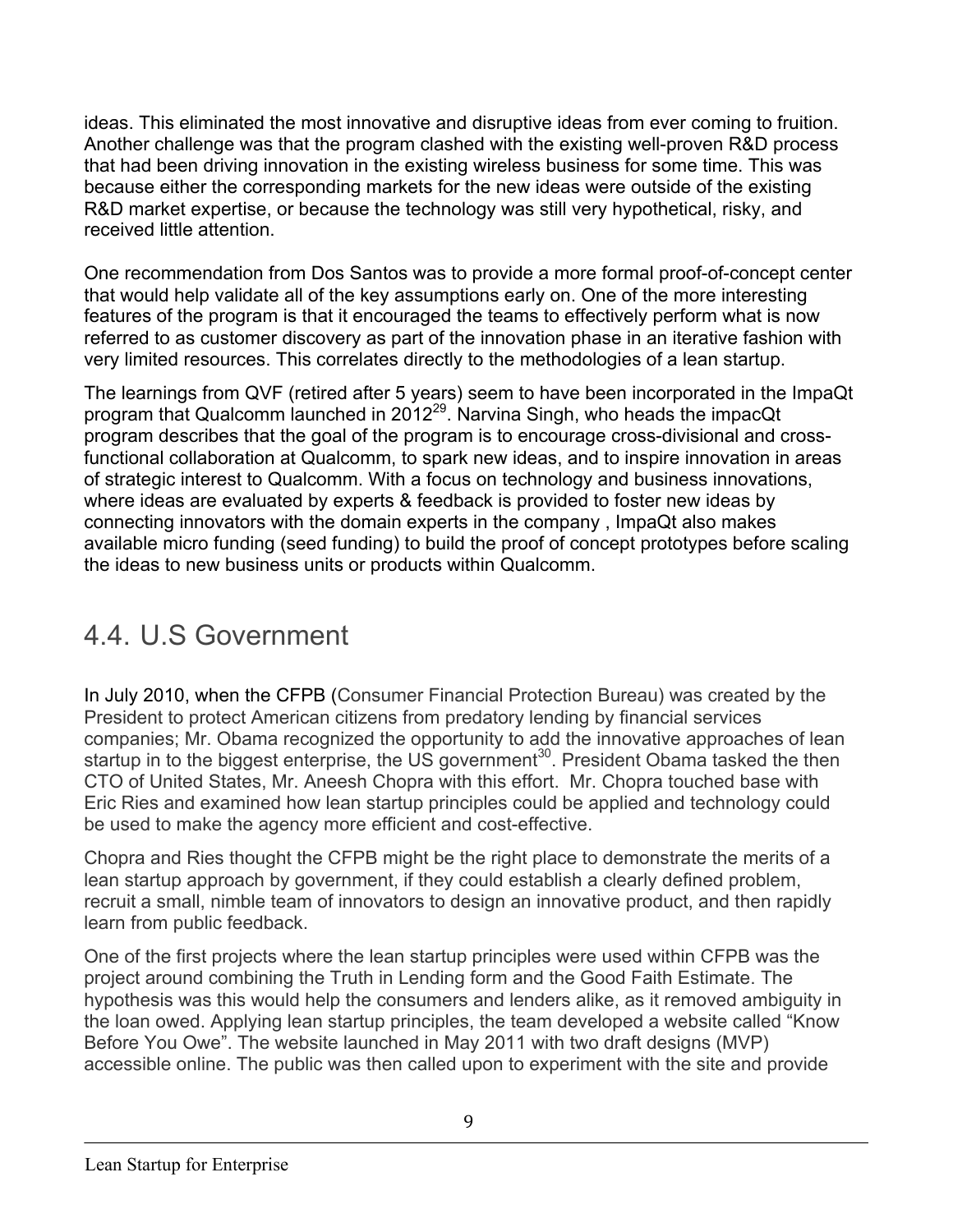feedback. Mr. Chopra believed that iterating against user feedback and using technology to open the design process has been part of a broad collaborative approach at the CFPB.

Lean startup principles also were applied in the development of healthcare.gov, which was launched in just 90 days and at a fraction of the cost the federal government often spends on such endeavors. This website started off with minimal functionality and was build based off the feedback from the consumers on the information they were looking for. Eric Ries believed that this was one of the classic approaches of lean startup to do customer validation before scaling.<sup>30</sup>

The challenge with lean startup in Government is with the fact that taking chances in the public sector are not normally rewarded, so these types of approaches can be tougher to implement. The recently announced White House-sponsored innovation fellows program is designed to encourage entrepreneurs to work for federal agencies for six-month timespans to help solve a variety of data-related challenges $31$ .

### 4.5. Toyota

Since the first publication of *The Machine That Changed the World32*, the concept, principles and practices of "lean" have been extended from manufacturing to sales to product development. Although not as famous as its production system, Toyota's Product Development System (TDS)<sup>33</sup> harnesses 13 principles to enable Toyota to be efficient at releasing successful products by integrating efforts among sales and marketing design, purchasing, engineering, manufacturing and suppliers.

The first two principles of TDS are 1) establishing customer-defined value to separate valueadded from waste, and 2) front-load the product development process to explore thoroughly alternative solutions while there is maximum design space. These are in good alignment with lean startup principles.

At the 2013 Lean Startup Conference, two representatives ( Matt Kresse and Vinuth Rai ) from the Toyota Infotechnology Center<sup>34</sup> shared their experience in applying lean startup principles to engage customers and to solicit feedback from customers for earlier incorporation in product development. They felt that although the Toyota Production System used the TDS principles efficiently, customer facing aspects of the automobile including navigation and multimedia got customer feedback only after the vehicle launch.

They used an Android tablet wired into a car as an MVP, which facilitated a direct interaction with customers. They posted ads on craigslist to which more than 300 people responded to, and conducted a live trial with the prototype system to facilitate feedback. These trials were deemed successful by the team, with retention at 60% and referral at 40%.

Presenting these findings to Toyota Management, the response was twofold: Why is this important (Toyota usually look on the whole car for customer satisfaction) and although interesting, how to balance this new information/learning with the process normally driven by the development team and the experiments that are in progress.

Toyota Infotechnology Center took these questions to heart and connected with the two Toyota R&D centers in LA and Detroit, to continue working with lean startup methodology.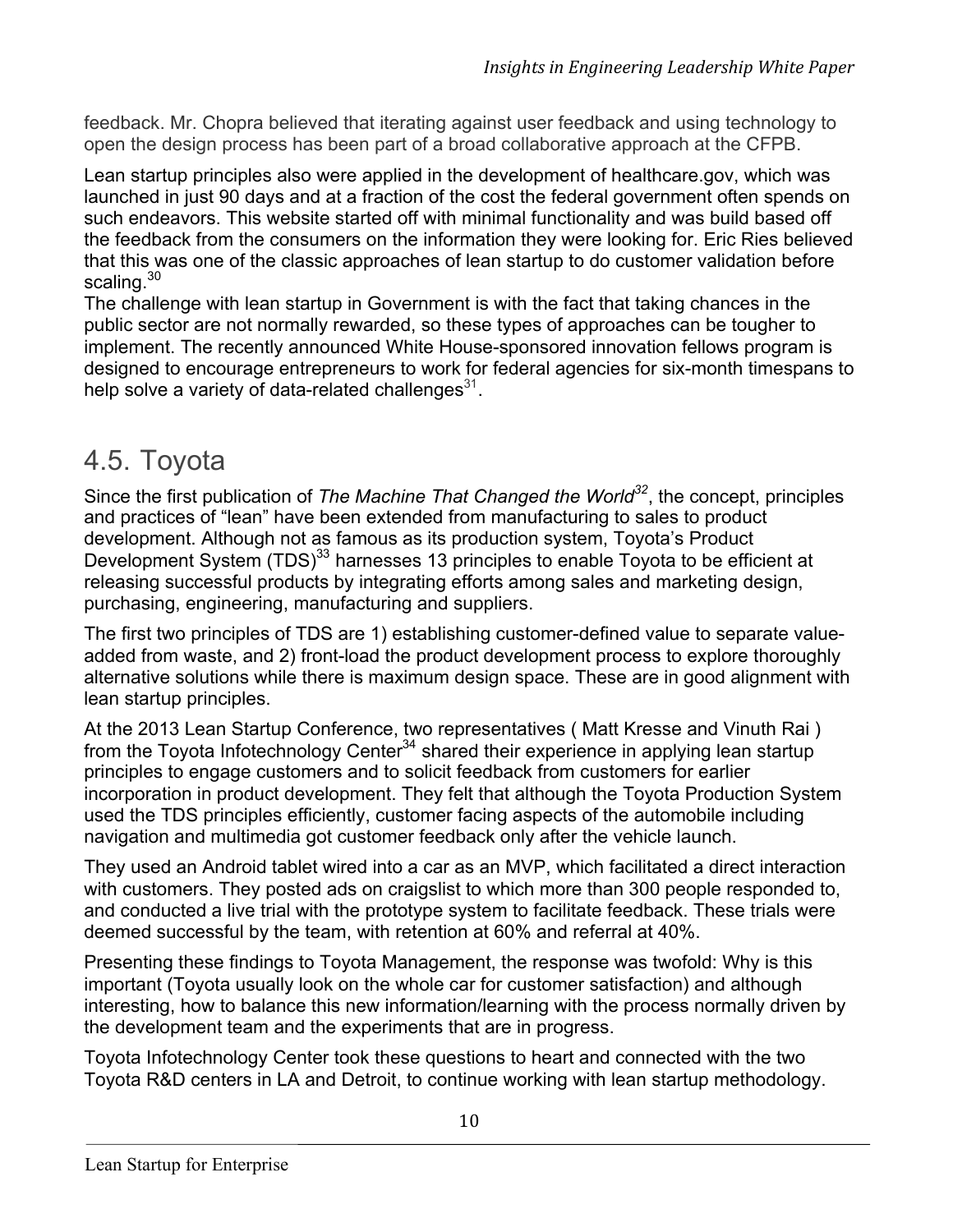The result is that continued tests with real customers, generate feedback that is sent directly to the product teams. The hope is that by including real customer tests early, time to market for the system will shrink and that it also will make the product more customer-friendly, already the first time it ships.

With innovations implemented at the rate of 1 million ideas each year $35$ , it is not clear right now how Toyota can or will use lean startup ideas. Only time will tell.

## 5. Discussion

In this section, we discuss the benefits we believe enterprises can get from using lean startup methodology. We do this by pointing out some key aspects we've found while exploring lean startup methodology and the case studies we have looked at in chapter 4. First, let's define a process that enterprises can adopt to implement lean startup methodology for innovation.



**Figure 3 Innovation Flow-Chart in the Enterprise**

We believe it's important for any company that wants to proceed the lean startup way to understand the key differences in business models between traditional and lean methodologies. We believe there needs to be systems and/or processes in place to recognize whether an idea can be managed by the traditional business processes or whether lean startup methodology should be applied. The decision should be based on the five metrics in Table 2 Idea Funnel Metrics. If not understood it might result in force feeding the functional organization with good ideas that no one understands how to manage. These challenges can be seen in the Qualcomm case study in the adoption of QVF.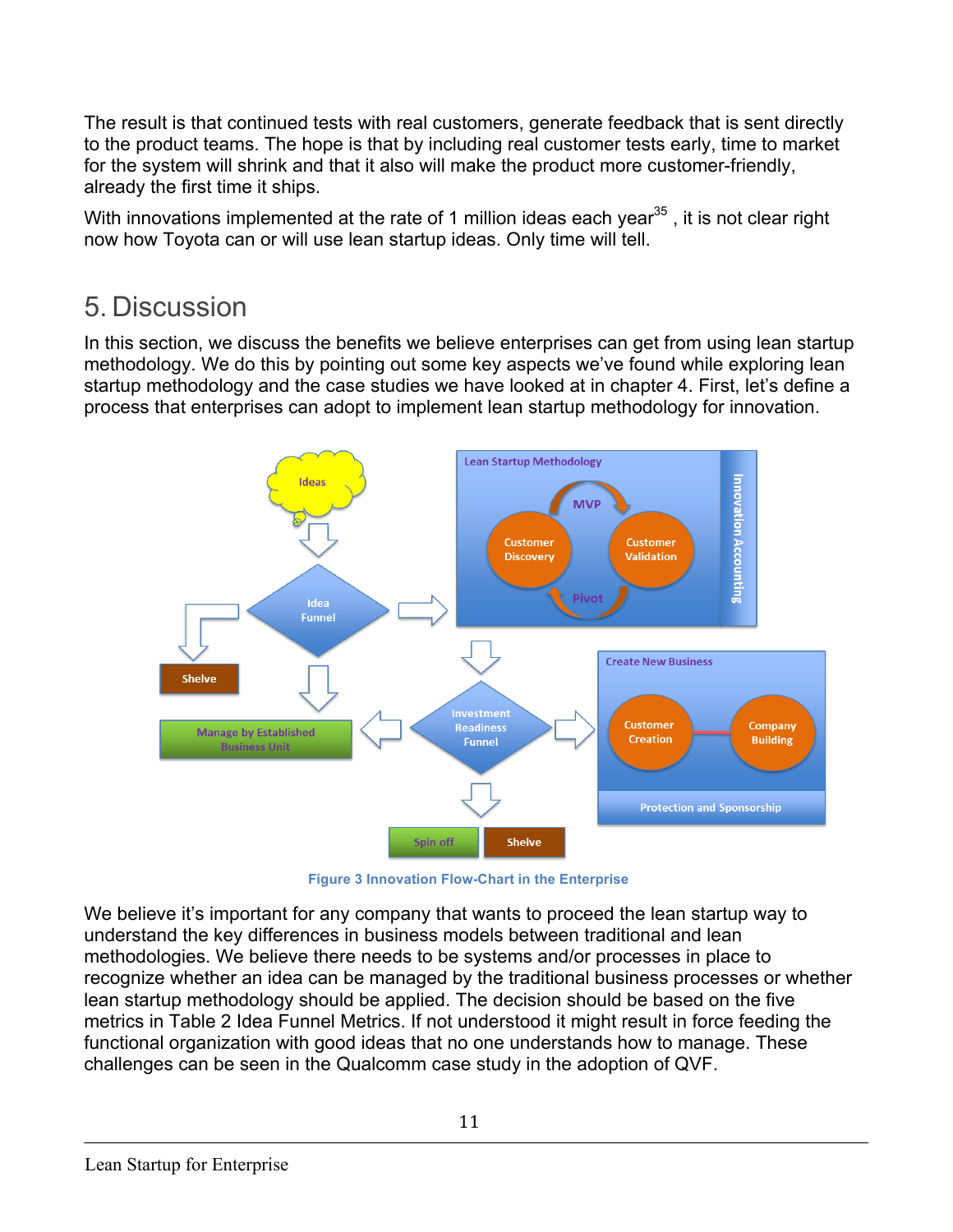| <b>Context</b>            | <b>Traditional</b>    | <b>Lean Startup</b>     |
|---------------------------|-----------------------|-------------------------|
| <b>Business model</b>     | Sustain existing      | <b>Discovery</b>        |
| <b>Customers</b>          | Known                 | Unknown                 |
| <b>Business alignment</b> | <b>Direct</b>         | Different / Conflicting |
| <b>Resources</b>          | Implicit              | At risk                 |
| <b>Market</b>             | Existing / Well-known | New / Untested          |

#### **Table 2 Idea Funnel Metrics**

Once this has been done, there should also be an appropriate funnel system and training to guide the idea into a lean mode. GE for example educates coaches that work full time to support BUs to understand the lean startup methodology and how they should work with them. All ideas, once deemed appropriate for lean learning, are managed by the appropriate Business Unit.

A very important part of the start is to build the right teams for the lean startup methodology, and it's worth noting that it should not be done as with normal team building in the functional organization. We have listed the differences between functional and lean teams in Table 3 Organization Aspects Of Lean Startup Vs. Traditional Enterprise. For example, lean teams should be cross functional, incorporating idea source, development, sales, marketing etc. This is implemented in lean start-in events at Intuit, where even legal participates. Once ideas are moved further along, Intuit build small H3 teams for customer development and team members in this phase frequently wear multiple hats.

Another important aspect is that lean teams should be allowed to work undisturbed for the time they exist, thus creating focus on the build-measure-learn cycle. Next, once ideas are designated for lean startup development, customer development as defined by Steve Blanks ensues, with MVPs, Pivots and customer validation until a viable business model is found.

| <b>Organizational Area</b> | <b>Traditional</b> | <b>Lean Startup</b> |
|----------------------------|--------------------|---------------------|
| Team                       | Existing           | Newly formed        |
| Leadership                 | Mid-level          | CEO / GM            |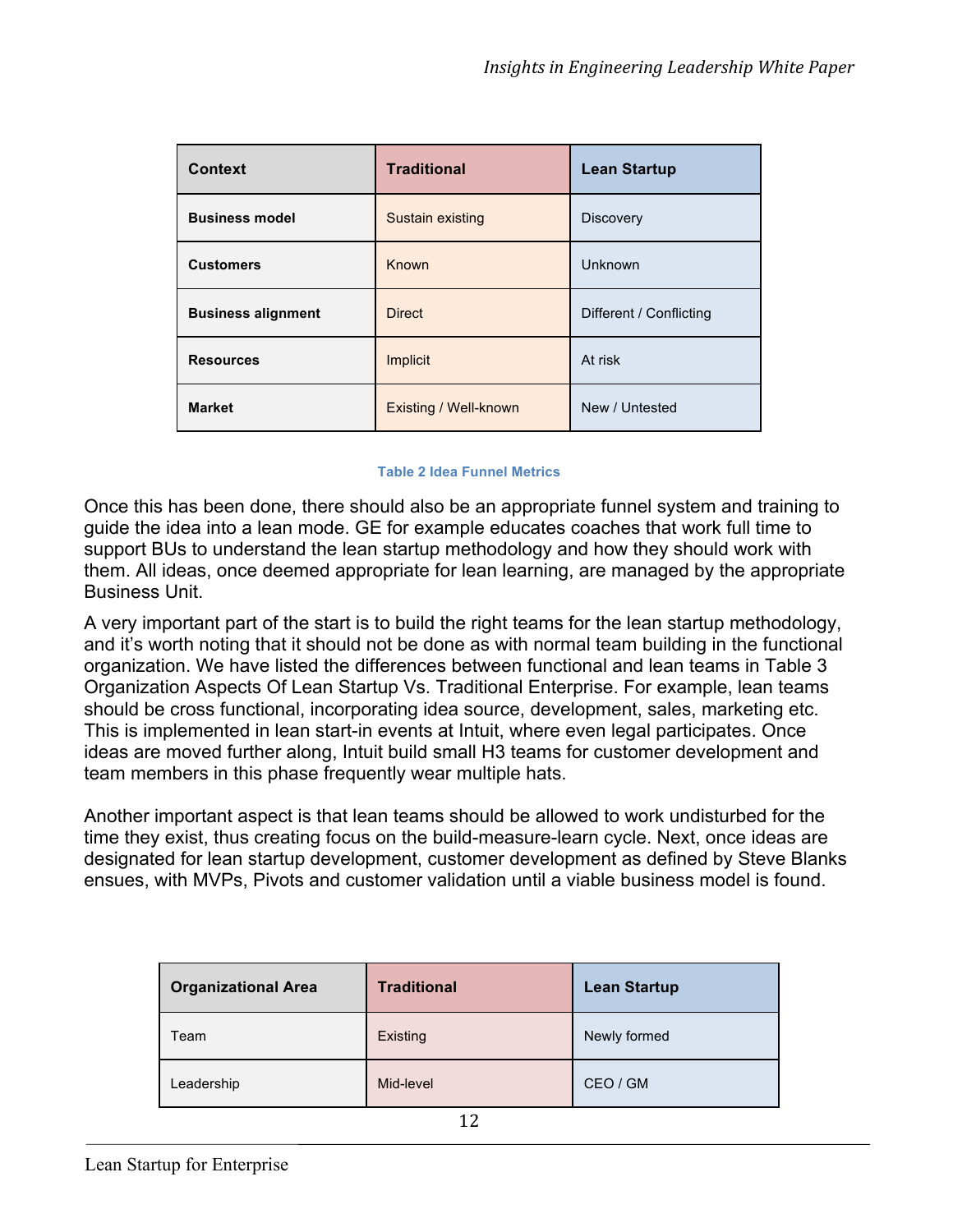| Resources      | Shared          | Self-contained              |
|----------------|-----------------|-----------------------------|
| People         | Within-org      | Dedicated, cross-functional |
| Innovation     | Specified / R&D | Enterprise-wide             |
| <b>Metrics</b> | <b>ROI</b>      | Investment readiness (IRL)  |
| Ideation       | Top-down        | Bottom-up                   |

**Table 3 Organization aspects of Lean Startup vs. Traditional Enterprise**

How do we know when to stop pivoting?

This is where Innovation accounting comes into play. Generally they are used to gauge the whole lean startup process (Customer development to company building), but a subset is good to use for decisions on continued pivoting, abandonment, spin off or insertion into the appropriate BU for scaling. Material as to what decisions and metrics are used by enterprises today, are scarce.

| <b>Stage</b>      | <b>Startup Metrics</b>                                                                                   | <b>Intrapreneur Metrics</b>                                                                                |
|-------------------|----------------------------------------------------------------------------------------------------------|------------------------------------------------------------------------------------------------------------|
| Empathy           | Customers interviewed (Needs and<br>Solutions), assumptions quantified,<br>TAM, monetization possibility | Non-customers interviewed,<br>assumptions quantified, constraints<br>identified, TAM, disruption potential |
| <b>Stickiness</b> | Chum, Engagement                                                                                         | Support tickets, call center data, delays,<br>integration time                                             |
| Virality          | Viral coefficient, Viral cycle time                                                                      | Net Promoter Score (NPS), case study<br>willingness, referrals                                             |
| Revenue           | Attention, Engagement                                                                                    | Billable activity, pilot programs, signed<br>LOI, after-development profitability                          |
| Scale             | Automation                                                                                               | Contribution, training costs, licensing                                                                    |

**Table 4: Innovation Metrics** 

**GE has highlighted shorter time to market and less investment before some of the metrics that they are looking at. Intuit has used the NPS as the key**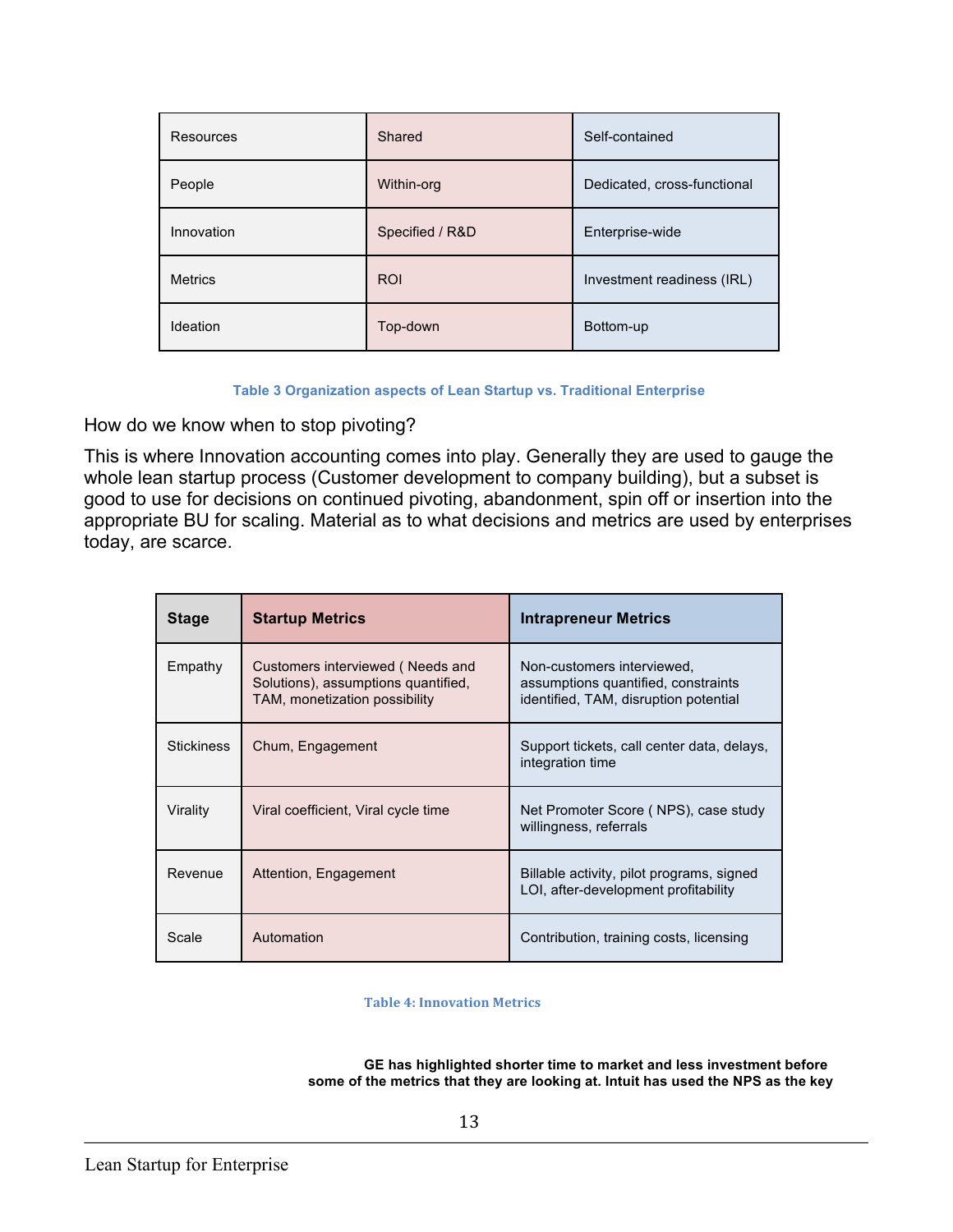**These are lagging metrics, but can leading metrics also be used? Alistair Croll<sup>36</sup> model based on 5 stages, where startup metrics and their intrapreneurial listed as captured in** 

Table 4: Innovation Metrics. An example from this list is support tickets (stickiness phase = found a good business model). They are forward looking and if not taken care of will result in churn (lagging metrics).

What can be said in terms of how you actually implement Lean startup methodology within an enterprise? We believe that both the GE method and the way that Intuit have done it works, even though they have approached the introduction slightly different.

Given that larger enterprises today function well by having strong process execution, this fact should be possible to utilize when rolling out an initiative like lean startup methodology. At the same time, as Intuit attest to, entrepreneurial culture is very vital to innovate and do disruptive things.



Figure 4 Use case companies progression to process driven **Entrepreneurial culture** 

This means that GE actually started out very process driven and by implementing FastWorks, they do not only make sure to harness good ideas, they also grow an entrepreneurial culture. Intuit has, as stated above, entrepreneurship closer to its core and is looking to find the right balance in terms of process implementation. Qualcomm also wanted and has been successful in growing the entrepreneurial culture through executive sponsorship and giving latitude to employees through structured programs like QVF and ImpaQt.

For the US government it's not easy to find material supporting any given trajectory, but given that they are like most government, we think that they have a low entrepreneurial culture and that their innovation process drive is quite small right now, but that they would like to be more innovation process driven. Toyota has, as remarked earlier, already a very well-functioning innovation process. Time will tell exactly what parts of the lean startup methodology (not already used) that will bring them great value. Will it be to instill a stronger entrepreneurial culture in general, or will it be to capitalize on this in cultures where it is generally more accepted, like in the US.

Although we did not see examples of this in the companies we studied. Eric Ries<sup>37</sup> suggests having a clear *career path* for innovators and specific *job titles* which incorporate innovation and *learning objectives* instead of revenue objectives. Success can be recognized even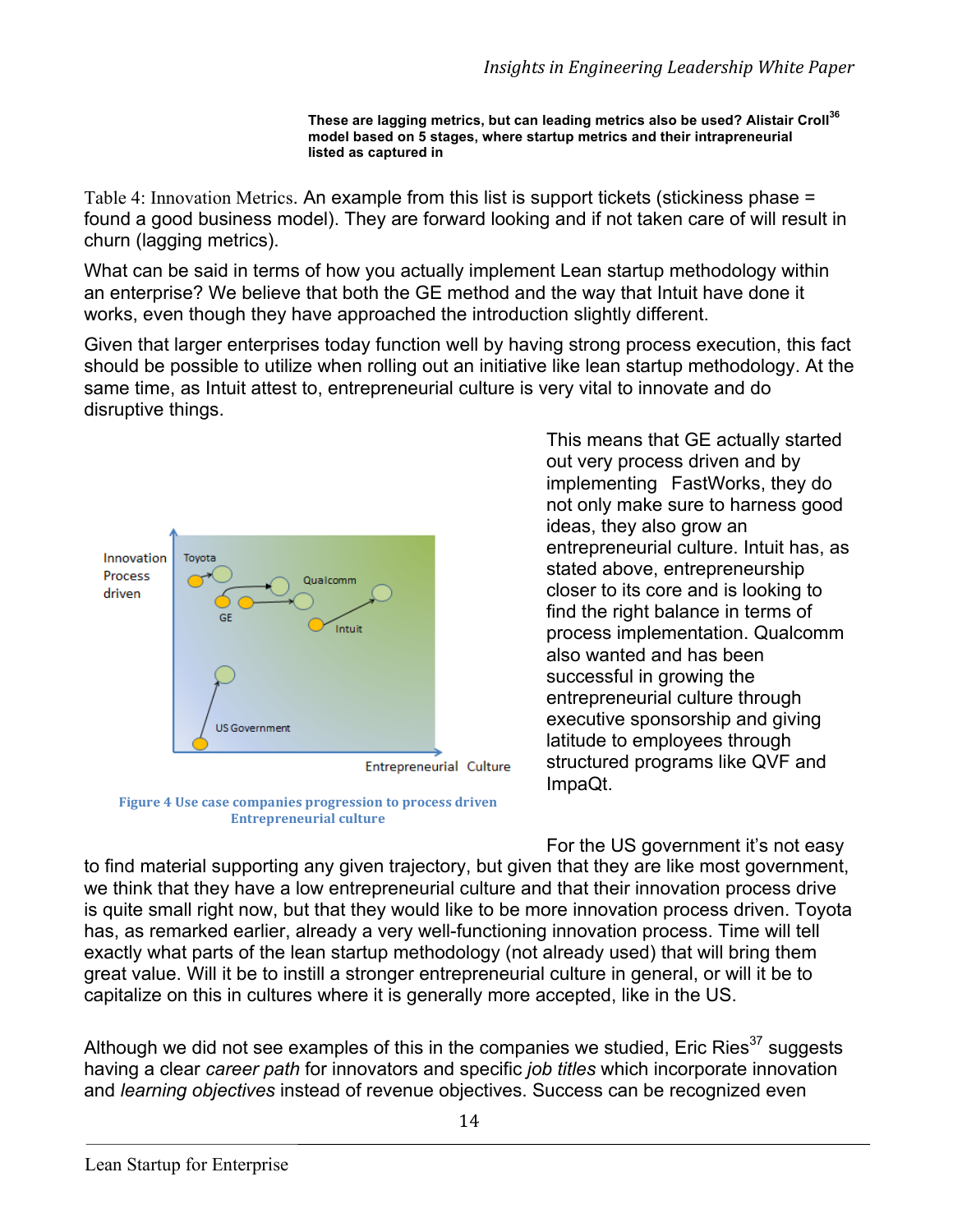though the result is that the project is halted quickly. Thus innovators are *not punished* for failure, but *credited for implementation* of the process. To do this, the right innovation metrics must be applied and *innovation accounting* methods must be put in place. Intuit in particular has the most mature approach to level setting and funneling of projects.

## 6. Conclusion and Recommendation

We believe the companies which best harness (or create) a culture of innovation will be the best situated to thrive. The companies which best adopt these lean startup principles will be the best situated to grow into new markets and opportunities.

In relation to our objectives with this paper, we have found

- (1) Why should established companies be interested in Lean Startup Methodology? It fosters an entrepreneurial culture which is good for innovation. Innovation is the thing that will make large enterprises prosper more so in the future. Even better, lean startup methodology makes the innovation process quick, lean and potentially disruptive.
- (2) What have other companies been doing with Lean Startup Methodology what works and what does not work?

GE is successfully launching lean projects all over the world in all types of business, Intuit creates products customers love and pay for and the US Government speeds up introduction of tools that benefit all its constituents.

(3) How can enterprises get the most benefit from Lean Startup Methodology? By following our recommendations stated below

#### **Recommendation**

In summary of the literature and case studies, the following principles define the necessary conditions that we believe an organization must satisfy in order to engender enterprise-wide innovation and embrace lean startup principles:

- 1. Empower every employee to *propose and work on new ideas* outside their existing work
- 2. *Evaluate and filter* ideas methodically and use the appropriate business process: traditional or lean startup processes
- 3. Ensure *corporate-level support* and *protection/isolation* for the selected ideas
- 4. Provide a mechanism to *measure success using innovation accounting* outside the normal company objectives
- 5. Define *investment readiness stages* using clear guidelines and *provide appropriate resources* with the progress through each stage
- 6. Devise an *incentive structure* to enable innovators to have a *career path* and share in the success